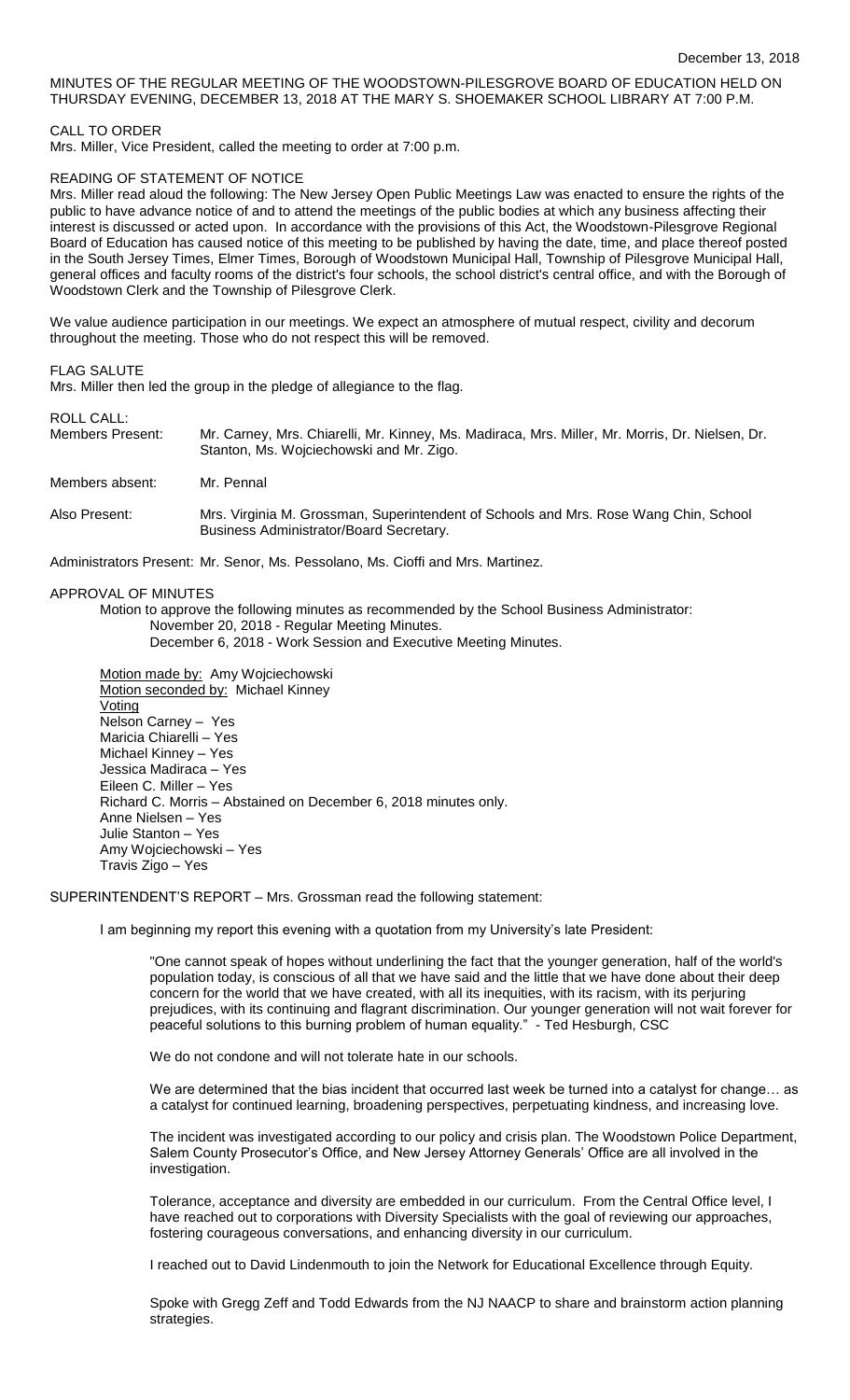I have invited the following stakeholders to Anti-Bias Focus Group Meetings Staff December 12, 2018, 2:45 p.m. Faith-based Community Leaders January 7, 2019, 1:00 p.m. Salem County NAACP January 7, 2019, 4:00 p.m.

And am inviting Parents and Community Members to for an Anti-Bias Focus Group meeting with me on January 14, 2019, 7 p.m., in the Mary Shoemaker Cafeteria.

I have met with Chief Elliot Hernandez and Chief Ray Mattson. The Prosecutors Office generously offered to fund a WHS Assembly (mid-January) to be presented by David D'Amico, Middlesex County Sherriff's Office.

A Plan of Action, tailored to this incident, is starting to be implemented.

Class meetings – activity for entire class to show that we all face similar challenges.

Themed breakout groups led by administration and staff: Respect Empathy

Kindness Acceptance **Equality** Unity

Large group closing discussions to share ideas were facilitated.

Students are in the process of creating a themed banner to sign to show our unity and commitment to positive growth.

Board of Education Goal Report - Mrs. Grossman reported on the following goals:

| District Goal           | Undergo the process to create a District-wide, Five-year Strategic |
|-------------------------|--------------------------------------------------------------------|
|                         | Plan by June 2019. Three public meetings held October 16,          |
|                         | November 14, December 4.                                           |
| Board of Education Goal | In collaboration with the Superintendent of Schools, revise and    |
|                         | update the Woodstown-Pilesgrove Regional School District Policy    |
|                         | Manual by May 2019. Second reading this evening.                   |
| Board of Education Goal | Utilize the New Jersey School Boards Association (NJ SBA) to       |
|                         | facilitate Board development workshops highlighting the Board's    |
|                         | Role in Student Achievement, Curriculum, Finance and Budget        |
|                         | Development utilizing previously scheduled Board Meeting dates     |
|                         | TBD. Finance workshop held at last week's work-session.            |
|                         | Curriculum to be held in the spring.                               |
| Superintendent's Goal   | In collaboration with the District Administrative Team and Board   |
|                         | of Education, revise and update the Woodstown-Pilesgrove           |
|                         | Regional School District Regulation Manual to establish District-  |
|                         | wide, updated, systems and processes by May 2019. Second           |
|                         | reading to occur this evening.                                     |
| Superintendent's Goal   | Revise and update the NJ DOE QSAC mandated District Plans          |
|                         | via collaboration with each respective Department by June 2019.    |
|                         | IPM, IAQ, LRFP. CMP. PD. Mentoring plans are completed, 5-         |
|                         | year curriculum plan in draft.                                     |
| Superintendent's Goal   | Promote capacity for professional community and positive           |
|                         | acknowledgement of staff, utilizing exemplary Student Growth       |
|                         | Objectives and /or Percentiles as a basis for recognition. Fall    |
|                         | teacher videos done.                                               |
|                         |                                                                    |

Mrs. Grossman then made a statement concerning the RFP exploration to

As we begin the budget process, I want to make clear that students – our academics and extracurricular programming are our focus.

The RFP is an exploration. It is our fiscal responsibility to explore every option we can to keep taxes in check and say within our 2% cap, while continuing to provide programing for our students.

We have explored and have attained cost savings in several areas:

Insurance Health Benefit options Food Service Using an electricity consortium Possible bond refinancing This RFP aligns with this goal.

Mrs. Grossman then introduced Julian LeFlore, Senior Class President, who spoke about the racially-charged incident and the current class activities taking place concerning unity. He encouraged everyone to not combat the situation with more hate and to not let this event define us. He also called on the community to do their part.

PRESENTATION – Research Club presentation on their 2018 environmental trip to the Florida Keys. - Mr. Steve Ordog and Ms. Jenn Sorbello introduced members of the Research Club who gave a PowerPoint presentation on their trip and shared their experience.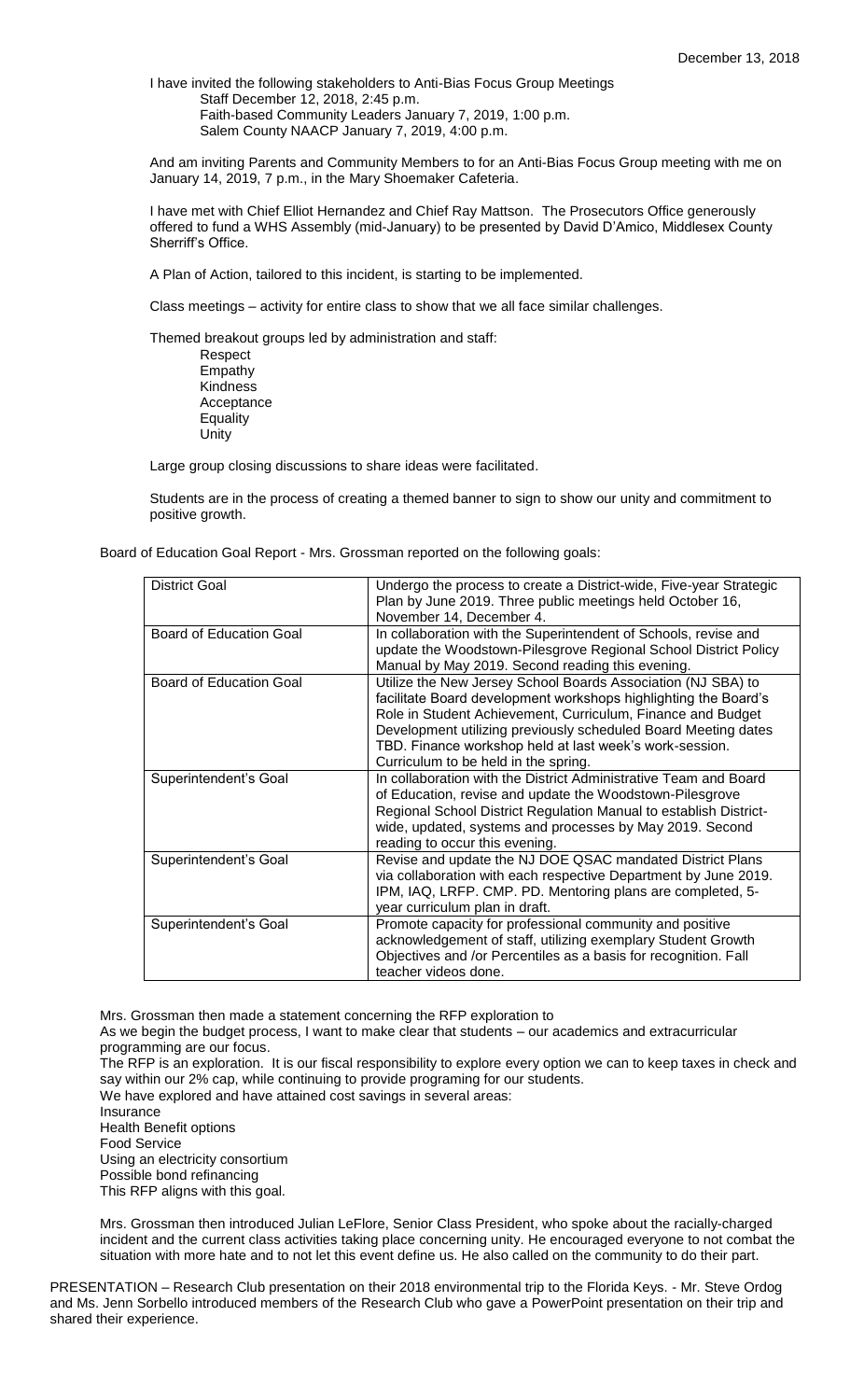#### STUDENT RECOGNITION

Mary Shoemaker School Young Wolverines of the Month – Ms. Cioffi, Principal, introduced the Young Wolverines of the Month for December: Alyssa Berry and Blake Bialecki.

Woodstown Middle School Junior Wolverines of the Month – Ms. Pessolano, Principal, introduced the Junior Wolverines of the Month for December: Deja Wiley and Caleb Carter.

Woodstown High School Wolverines of the Month – Mr. Senor, Principal, introduced the Wolverines of the Month of December: Isabella Briseno and Julian LeFlore.

AUDIENCE PARTICIPATION (Agenda Items Only) – None

### INSTRUCTION/CURRICULUM

Motion to approve the following as recommended by the Superintendent:

Phil Brenner from Rowan University to participate in a clinical rotation for athletic training education at the High School with Dan Evans from 1/2019 through 5/20/2019.

December field trip list. (see page 275)

December fundraiser list. (see page 276)

Harassment, Intimidation and Bullying report dated 11/5/2018 - 11/29/2018 and to provide notification letters as required to the parents/guardians advising that this information has been provided to the Board of Education.

Motion made by: Amy Wojciechowski Motion seconded by: Richard C. Morris **Voting** Nelson Carney – Yes Maricia Chiarelli – Yes Michael Kinney – Yes Jessica Madiraca – Yes Eileen C. Miller – Yes Richard C. Morris – Yes Anne Nielsen – Yes Julie Stanton – Yes Amy Wojciechowski – Yes Travis Zigo – Yes

Motion to approve the following as recommended by the Superintendent (voting not applicable to sending district representatives):

December Middle School field trip list. (see page 277)

December Mary Shoemaker School field trip list. (see page 278)

Home instruction due to medical reasons for student (NJSmart #389912653) for approximately 60 days starting 11/26/2018.

Jessica Parkell from Wilmington University to participate in a counseling Internship at the Middle School with Kim Micale from January 2019 through June 2019.

Motion made by: Amy Wojciechowski Motion seconded by: Jessica Madiraca Voting Nelson Carney – Yes Maricia Chiarelli – Yes Jessica Madiraca – Yes Eileen C. Miller – Yes Anne Nielsen – Yes Julie Stanton – Yes Amy Wojciechowski – Yes Travis Zigo – Yes

### ADMINISTRATION/PERSONNEL

Motion to approve the following as recommended by the Superintendent:

Accept a letter of retirement from John Hollinger, teacher at Woodstown High School, effective 7/1/2019.

Salary Guide Step Change due to Military Service for Teachers As per NJAC 18A:28-11.1 movement of Jason Mace from BA+30, Step 7 to BA+30, Step 11 retroactively for the 2018-2019 school year.

Approval of a 4-year plan to remit compensation to Jason Mace based on NJAC 18A:28-11.1. (see page 278A)

Approval of a 5-year plan to remit compensation to John Hollinger based on NJAC 18A:28-11.1. (see page 278B)

Kim Fleetwood as the Treasurer of School Monies effective 1/2/2019 through 6/30/2019. Stipend - \$5,000 prorated.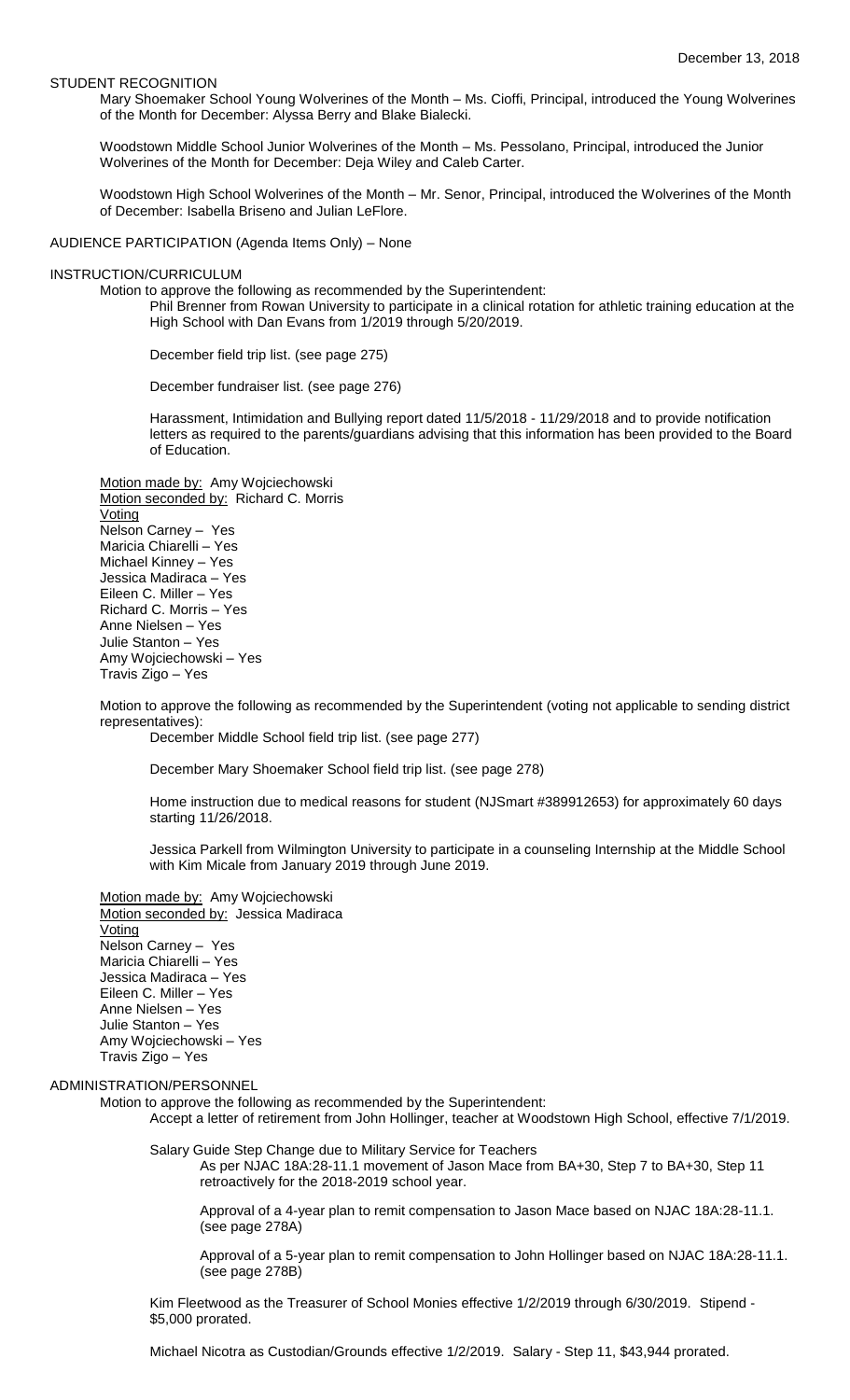High School December 2018 extra-duty list. (see page 279)

Christopher Snyder as the Program Administrator of the McKinney-Vento Competitive 2018-2019 supplemental sub-grant. Stipend is for 704 hours at \$53 per hour for a total of \$37,312. NOTE: There is no cost to the Woodstown-Pilesgrove Regional School District as funding is provided through the grant. Hours for this position are not during the regular workday.

Lynn Miller as the Program Administrative Assistant of the McKinney-Vento Competitive 2018-2019 supplemental sub-grant. Stipend is for 440 hours at \$15 per hour for a total of \$6,600. NOTE: There is no cost to the Woodstown-Pilesgrove Regional School District as funding is provided through the grant. Hours for this position are not during the regular workday.

James Moore as a long-term substitute chemistry teacher at Woodstown High School for Carol Althouse from approximately 1/2/2019 through 5/1/2019. Salary - MA, Step 1, \$54,766 prorated.

December 2018 substitute list. (see page 280)

December 2018 athletic volunteer list. (see page 281)

Motion made by: Julie Stanton Motion seconded by: Michael Kinney Voting Nelson Carney – Yes Maricia Chiarelli – Yes Michael Kinney – Yes Jessica Madiraca – Yes Eileen C. Miller – Yes Richard C. Morris – Yes Anne Nielsen – Yes Julie Stanton – Yes Amy Wojciechowski – Yes Travis Zigo – Yes

Motion to approve the following as recommended by the Superintendent (voting not applicable to sending district representatives):

Acceptance of the retirement of Betty Land, paraprofessional at the Mary Shoemaker School effective 3/1/2019.

Elizabeth DiRusso, teacher at Woodstown Middle School, to extend her leave of absence (unpaid maternity leave) from 1/22/2019 to 3/1/2019.

Erica Tait as a Teacher of Students with Disabilities at Mary Shoemaker School (to replace Cherie Lower) effective 12/14/2018. Salary - BA, Step 1- \$51,434 prorated.

Donna Sliwinski as a full-time paraprofessional at Mary Shoemaker School (new position) effective 12/14/2018. Salary - Step 2 - \$19,865 prorated.

Mary Shoemaker School December extra duty list. (see page 282)

William Roper School December extra duty list. (see page 283)

Middle School December volunteer list. (see page 284)

Mary Shoemaker School December volunteer list. (see page 285)

William Roper School December volunteer list. (see page 286)

Motion made by: Julie Stanton Motion seconded by: Anne Nielsen **Voting** Nelson Carney – Yes Maricia Chiarelli – Yes Jessica Madiraca – Yes Eileen C. Miller – Yes Anne Nielsen – Yes Julie Stanton – Yes Amy Wojciechowski – Yes Travis Zigo – Yes

## OPERATIONS/FINANCE

Motion to approve the following financial reports as recommended by the School Business Administrator: (see Board Minutes Financial Back-up Binder for details).

Pursuant to N.J.A.C. 6A:23A-16.10 (c)3, I certify that as of October 31, 2018, no budgetary line item account has obligations and payments (contractual orders) which in total exceed the amount appropriated by the Woodstown-Pilesgrove Regional Board of Education pursuant to N.J.S.A. 18A:22-8.1 and N.J.S.A. 18A:22-8.2 and no budgetary line item account has been over-expended in violation of N.J.A.C. 6:23- 16.10 (a)1.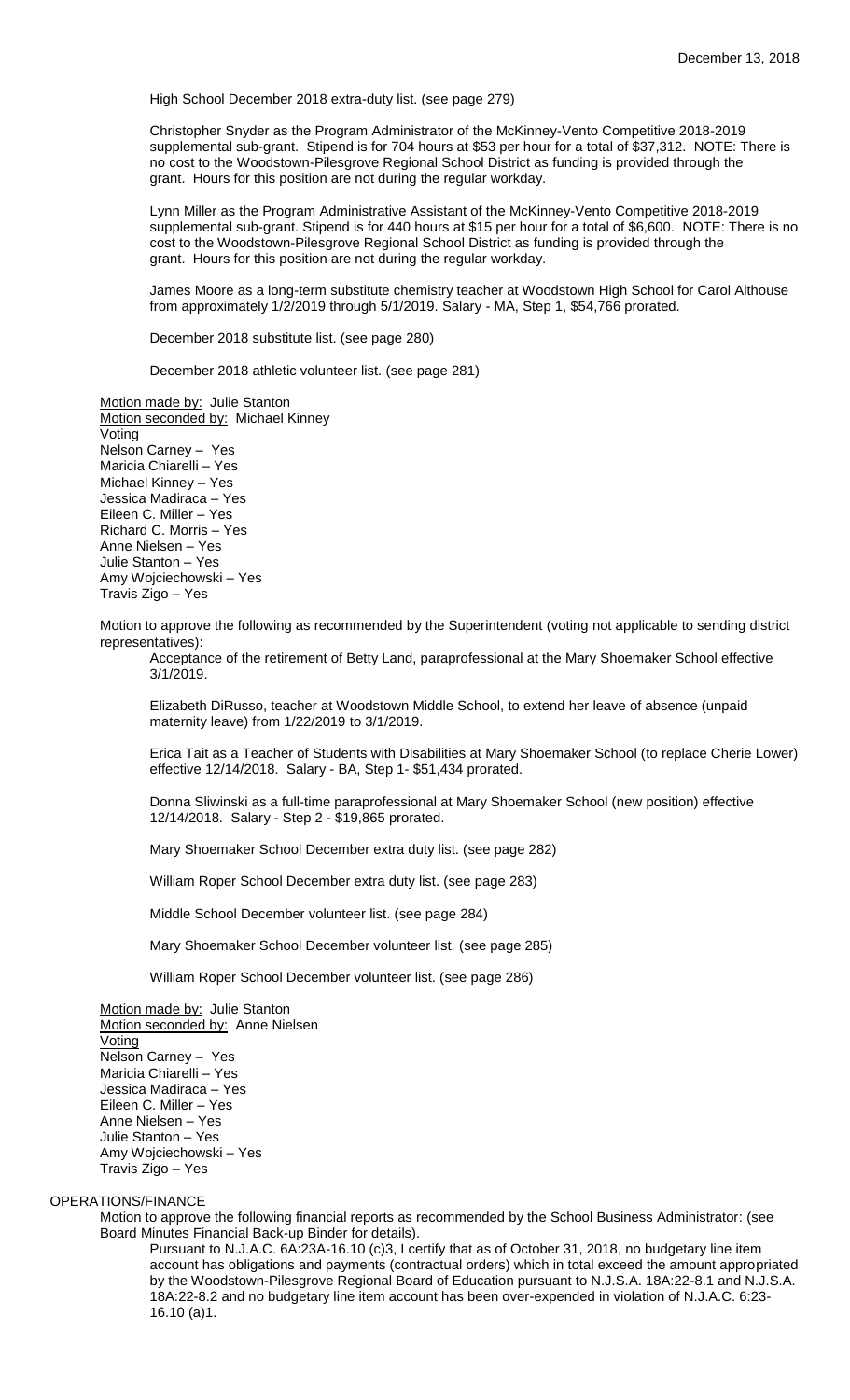Board Secretary **Date Date Date** 

The October 31, 2018, preliminary final Report of the Treasurer of School Funds for the 2018-2019 school year is in agreement with the October 31, 2018, preliminary Report of the Board Secretary, pending audit.

\_\_\_\_\_\_\_\_\_\_\_\_\_\_\_\_\_\_\_\_\_\_\_\_\_\_\_\_\_ \_\_\_\_\_\_\_\_\_\_\_\_\_\_\_\_\_\_\_\_\_\_\_\_

Pursuant to N.J.A.C. 6A:23A-16.10(c)4, that the Woodstown-Pilesgrove Regional Board of Education certifies that as of October 31, 2018, and after review of the Secretary's Monthly Financial Report and the Treasurer's Monthly Financial Report and upon consultation with the appropriate district officials, to the best of the Board's knowledge, no major account or fund has been over-expended in violation of N.J.A.C. 6A:23A-16.10(a)1 and that sufficient funds are available to meet the district's financial obligations for the remainder of the fiscal year.

EFT's for November 2018, additional hand check payments for November 2018, and payment list for the month of December 2018.

Transfer of funds as previously approved by the Superintendent pursuant to 18A:22-8.1 for the month of October 2018.

Additional financial reports as follows: Student Activities and Athletics for the month of November 2018. Scholarships for the month of November 2018. Odyssey of the Mind for the month of November 2018. Cafeteria Report for the month of November 2018. Woodstown Community School for the month of November 2018.

Motion made by: Michael Kinney Motion seconded by: Maricia Chiarelli Voting Nelson Carney – Yes Maricia Chiarelli – Yes Michael Kinney – Yes Jessica Madiraca – Yes Eileen C. Miller – Yes Richard C. Morris – Yes Anne Nielsen – Yes Julie Stanton – Yes Amy Wojciechowski – Yes Travis Zigo – Yes

Motion to approve the following as recommended by the School Business Administrator:

Request authorization to post the following equipment for auction on the GovDeals.com website: One (1) hydraulic dump trailer, 5 cubic yard capacity, twin axle, Green in color, license plate #MG14931, asset tag #5365. (Note: This unit has not been used for several years. The hydraulic system has failed. The unit can no longer be used for its intended purpose.)

Authorize the School Business Administrator to advertise a request for proposal (RFP) for custodial outsourcing services conditioned upon approval from DCA.

New Jersey Department of Education Region 8 McKinney Competitive 2018-2019 Supplemental Grant.

Approval of an easement to allow homeowner, located at 178 East Millbrooke Avenue, Woodstown, to tie into the Woodstown Borough sewer system. The tie-in is located on the Mary Shoemaker School property. (Note: Easement is in legal form acceptable to the Board Solicitor.)

Authorize submission of the ESEA application amendment for Fiscal Year 2019 and accept the grant award of these funds upon the subsequent approval of the FY 2019 ESEA application amendment.

Motion made by: Michael Kinney Motion seconded by: Amy Wojciechowski Voting Nelson Carney – Yes Maricia Chiarelli – No on RFP for custodial services only. Michael Kinney – Yes Jessica Madiraca – Abstained on the easement request only. Eileen C. Miller – Yes Richard C. Morris – Yes Anne Nielsen – Yes Julie Stanton – Yes Amy Wojciechowski – Yes Travis Zigo – Yes

### **POLICY**

Motion to approve the following as recommended by the Superintendent: Approval of a second reading and adoption of the new policy manual as provided through Strauss Esmay.

Approval of the updated organizational chart. (see page 287)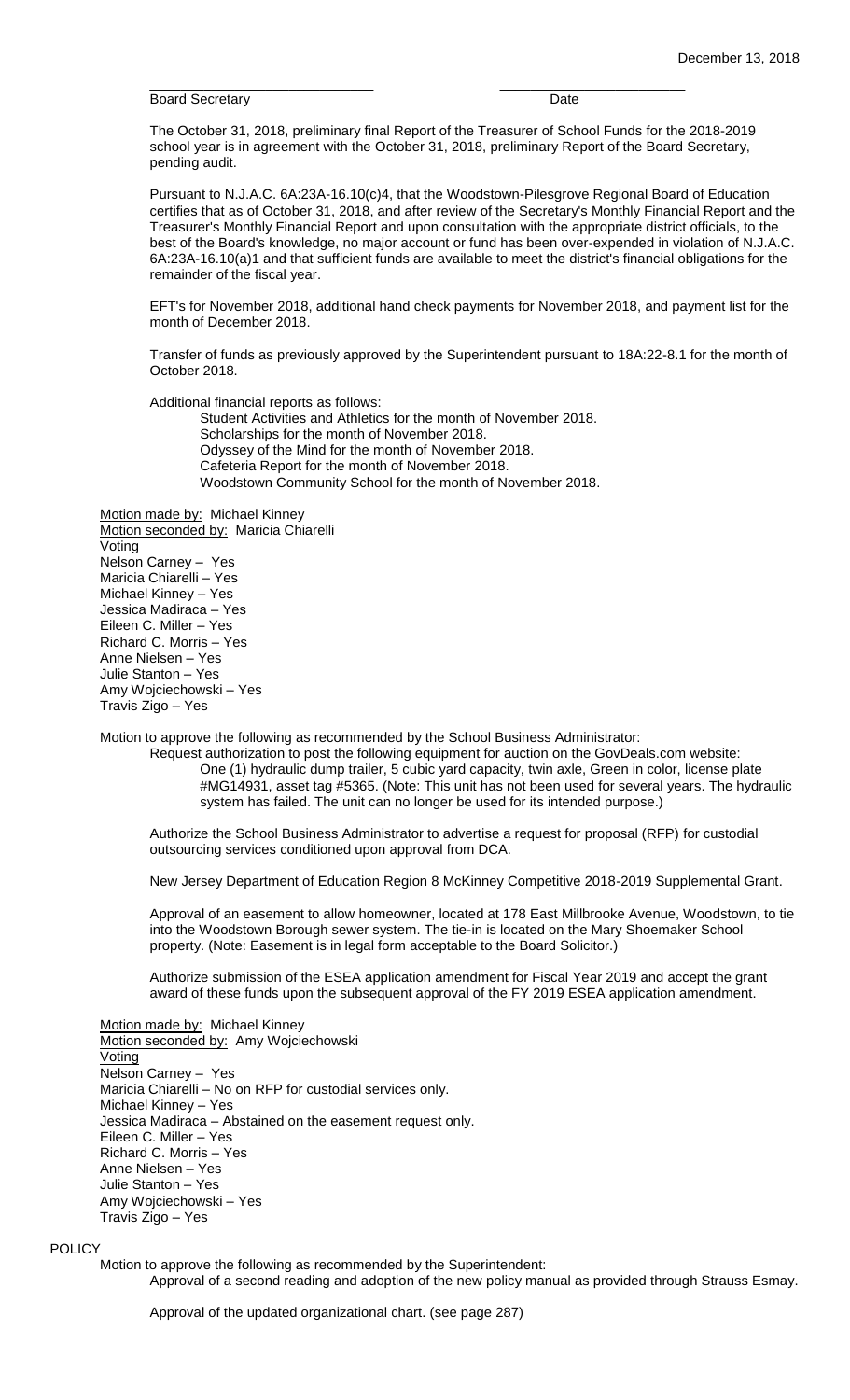Motion made by: Eileen C. Miller Motion seconded by: Travis Zigo **Voting** Nelson Carney – Yes Maricia Chiarelli – Yes Michael Kinney – Yes Jessica Madiraca – Yes Eileen C. Miller – Yes Richard C. Morris – Yes Anne Nielsen – Yes Julie Stanton – Yes Amy Wojciechowski – Yes Travis Zigo – Yes

## REPORTS

School Business Administrator – Mrs. Chin reported on the following:

- Sending District Board Representation Letters from the State of New Jersey.
- Budget process has begun. Will work with administration to achieve a balanced budget.
- Food Service Shared November's results and trends observed since the start of the school year.

Administrators monthly reports for December 2018.

Building Reports for the month of November as follows: **Suspensions** 

**Enrollments** Fire/Security Drill

# BOARD REPORTS

President -- Mrs. Miller shared the following with the Board Members:

- Mrs. Miller stated, "Our Woodstown School Community has been deeply hurt by the recent social media incident involving members of our student body. The Board of Education does not condone the speech, attitudes or actions that characterize this incident. We support our administration's actions to address not only this incident, but underlying attitudes and biases that contributed to this situation. These attitudes did not develop overnight, nor will they be rehabilitated overnight. We have full confidence that the measures that are being put into place will help to address the differences and issues for a long-term solution."
- Thanked Mrs. Chin and Terry Lewis of NJSBA for the workshop presentation at the December work session meeting.

### Sending Districts

Upper Pittsgrove Township -- Mr. Michael Kinney stated that a Board member has resigned and will be interviewing for a replacement.

Alloway Township -- Mr. Richard Morris had nothing to report.

### Liaison Reports

NJSBA Delegate Report – Mrs. Miller stated that the November meeting was not very well attended and shared highlights from the meeting.

SACC Report – Mrs. Madiraca stated they will meet in January 2019.

AG Advisory Council Report – Dr. Stanton stated they will meet in January 2019.

PTO Report – Mrs. Chiarelli stated that fund raising is underway for grades K-8.

W-P School Foundation Report – Mrs. Chiarelli stated that the Turkey Trot was a success.

CARE Report – Mr. Pennal was not in attendance.

Marlton Recreation League Report – Mr. Zigo had nothing to report.

Pilesgrove Township Report – Dr. Nielsen reported on the following:

- Construction is coming to Route 40 after school ends.
- There is a proposal to put a 700-acre solar panel in the township. May impact land and taxes.
- Memorandum of Understanding for the Richman's Ice Cream property.
- Medical marijuana discussion concerning cultivation and sale.

Woodstown Borough Report – Ms. Wojciechowski reported on the following:

- There are 3 construction projects in the works.
- Chief Mattson gave an update on the racially-charged school incident.

AUDIENCE PARTICIPATION – Non-agenda Items. – Several members of the audience spoke concerning the recent racially-charged incident that involved high school students. Many audience members were pleased with the handling of the incident by Mrs. Grossman including Mr. Gregg Zeff, Civil Right Lawyer for the NAACP, who was also in attendance. Many audience members expressed interest in getting involved in the planned activities surrounding the incident and going forward in order to be part of the solution.